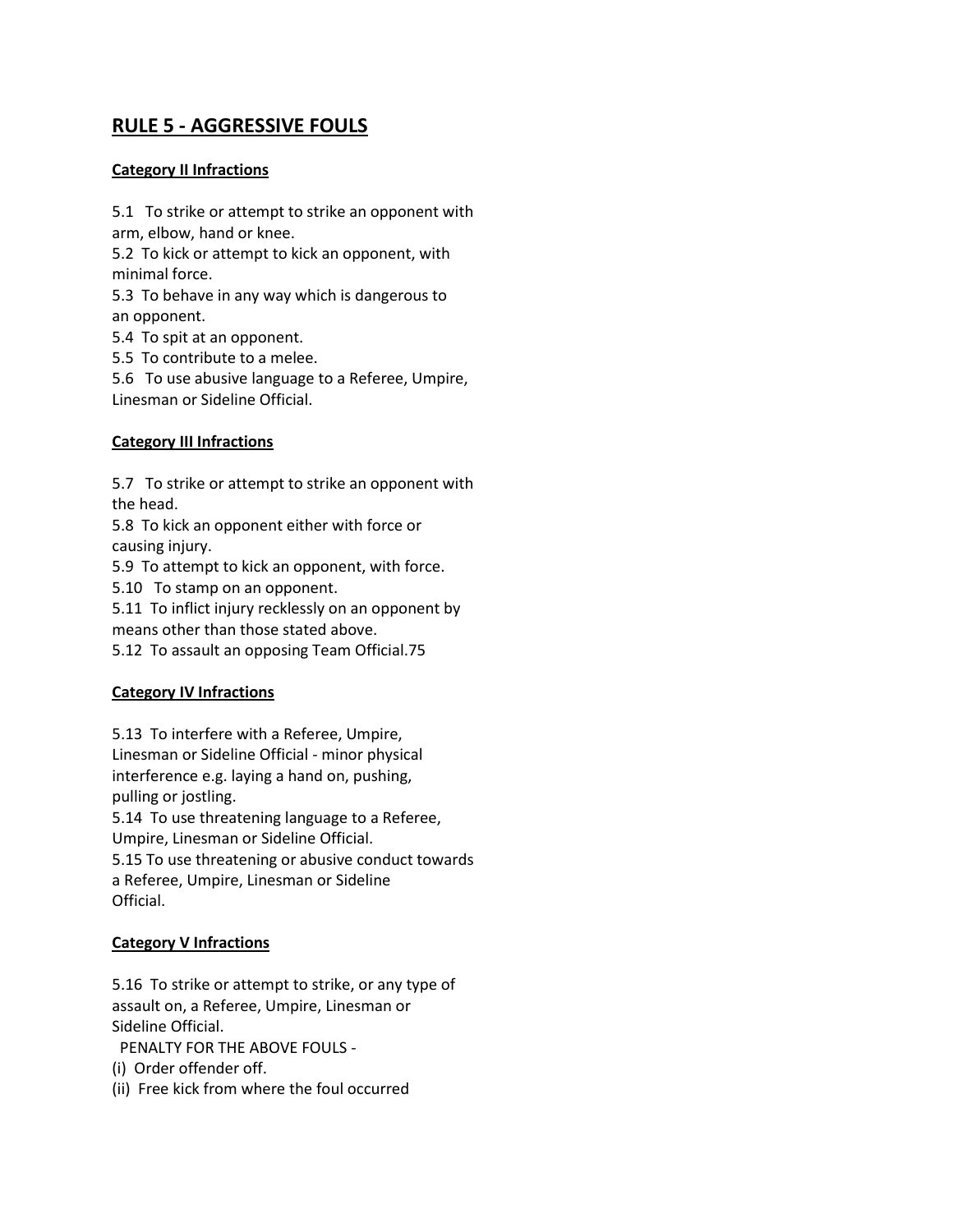except as provided under Exceptions of Rule 2.2.

5.17 To commit any of the fouls listed in Rule 5.1, 5.2, 5.3, 5.4, 5.7, 5.8, 5.9, 5.10 and 5.11 against a team-mate.

PENALTY -

(i) Order offender off.

 (ii) Throw in the ball where the foul occurred except as provided under Exceptions of Rule 2.2. 76 5.18 To commit any of the fouls listed in Rule 5.1, 5.2, 5.3, 5.4, 5.7, 5.8, 5.9, 5.10 and 5.11 on an opponent on the field prior to the start of the game or at half-time.

 PENALTY - Offender shall be treated as ordered off and shall not participate (or further participate) in the game. Note - Once the Referee has received the list of players, or a substitution/temporary replacement slip which includes the offender's name, the player may not be substitued.

For Information Purposes only

Suspensions for above Infractions are governed by

Rule 7.2 - Infractions, Official Guide, Part 1.

As a guide, the suspensions, in part, are outlined below:

## **Category II**

Minimum: 4 weeks Suspension in the same Code and at the same Level, inclusive of the next Game in the same Competition of that Competition Year, even if that Game falls outside the Suspension time period.

## *Exceptions (on trial basis)*

*In cases arising from the 2012 National Leagues and All-Ireland Senior Championships, the above Penalties shall be subsituted by:*

*(i) Minimum: One Match Ban in the same Code and at the same Level, applicable to the next game of the National League or Senior Championship, even if that game occurs in 2013.*

(ii) Minimum on Repeat Infraction: Two Match Bans in the same Code and at the same level, applicable to the next games of the National League or Senior Championship, even if one or both games occur in 2013.